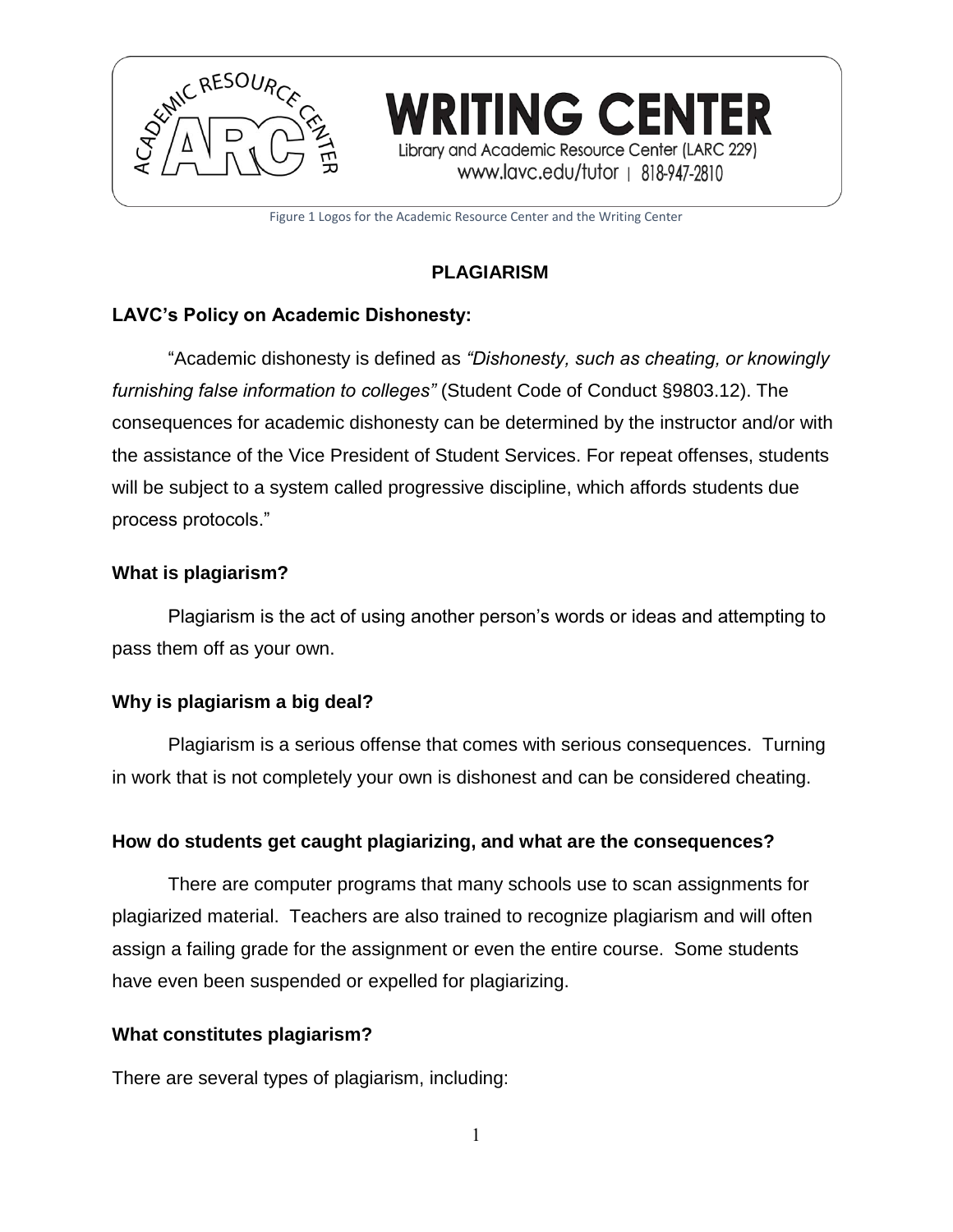- Turning in work done by someone else
- Copying words straight from the source without: 1) using quotation marks *and* 2) giving credit to the author
- Crediting the author, but copying word-for-word without using quotation marks, which gives the impression that the author's words are your own
- Using your own words to communicate an author's meaning (a.k.a. paraphrasing) without crediting the author
- Summarizing an author's ideas without giving him/her credit

## **How can I tell what ideas need to be cited?**

You need to cite the source if the author's idea is not *common knowledge.*

### **How can I tell if an idea is common knowledge?**

*Common knowledge* includes information widely available or known in a given field, information that the average person would know, and information you find in several sources during your research. When in doubt, give a citation.



Figure 2 A jovial cartoon of academic items

# **How can I avoid plagiarism?**

There are two types of plagiarism: intentional and unintentional. Avoiding intentional plagiarism is simple, but avoiding unintentional plagiarism requires effort. Unintentional plagiarism can usually be traced to sloppy note taking or carelessness while writing the actual paper. To avoid these pitfalls, students can employ a system for taking notes during the research phase and pay special attention to integrating citations while writing their papers.

## **Ideas for careful note taking:**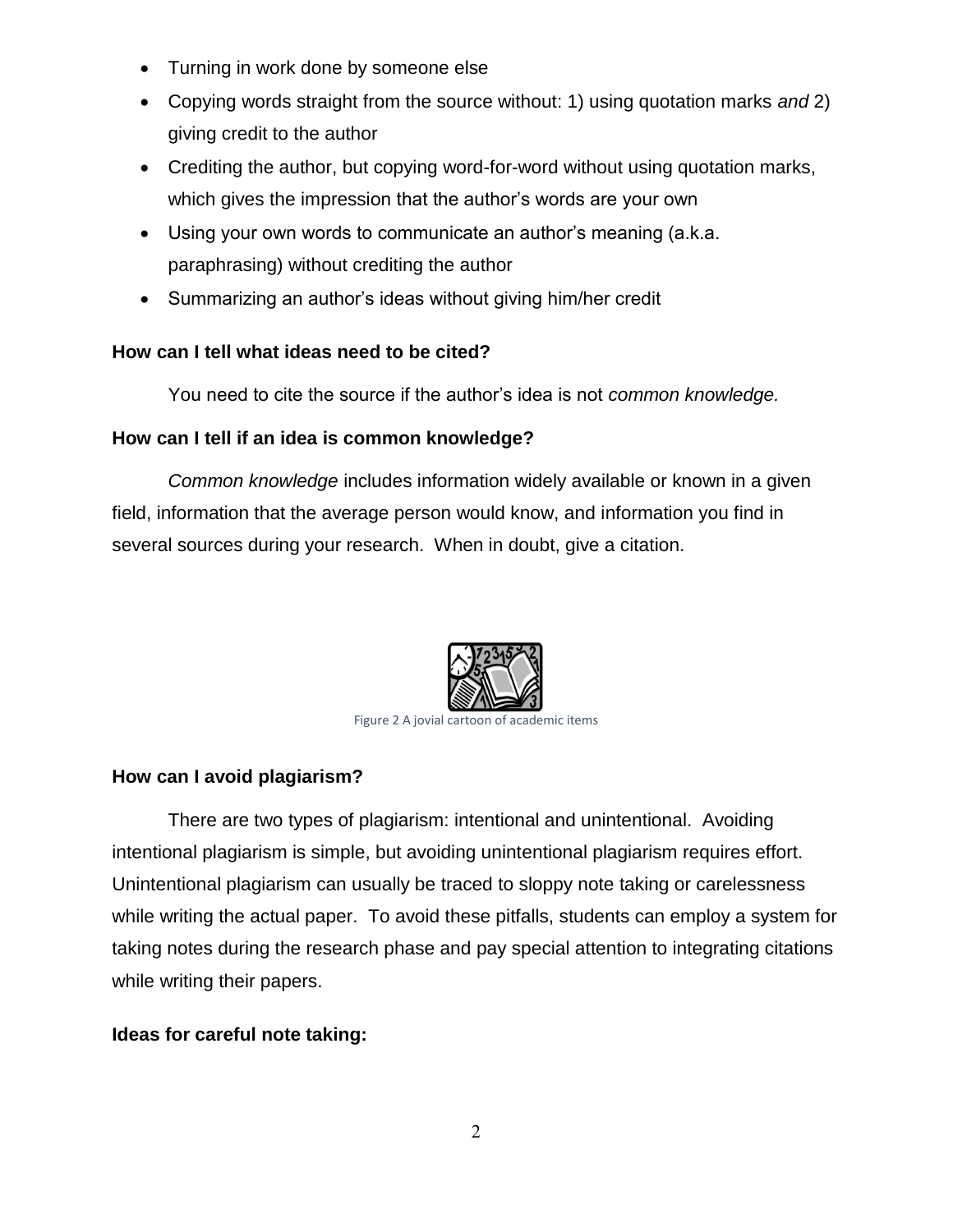- Any time you write down the exact words from a source in your notes, use quotation marks in your notes to remind yourself later that it is a direct quote.
- When summarizing an author's ideas, use a symbol to remind yourself that you have done so.
- When paraphrasing, put the source away and write the ideas out in your own words, then check back with the source to make sure you have paraphrased accurately. (Using the same sentence structure but replacing the author's words with synonyms is still plagiarism!)
- Any time you take notes from a source, make sure to write down the page number and name of the source for future reference. You will need this information when it comes time to write the paper and create the works cited page.

#### **Examples:**

1. Enclosing the source's original wording in quotation marks

## **Original source**

Because global warming is projected to be greatest at high latitudes, Polar Regions would likely show the first signs of ecological damage. The Arctic and Antarctic oceans currently harbor the world's most productive fisheries. At the base of these fertile food chains are plankton – microscopic plants and animals that thrive beneath the ice covering these waters for much of the year. Declines in the extent of sea ice, however, could cause a plankton crash that would topple a huge biomass of fish and seabirds (Udall 424).

## **Plagiarism**

James Udall points out that because global warming is projected to be greatest at high latitudes, Polar Regions would probably be the most affected by it. He also observes that declines in the extent of sea ice could cause a plankton crash that would destroy a huge biomass of fish and seabirds (424).

In this example, the plagiarized portion is underlined. Can you see how the student copied directly from the original source without enclosing the borrowed wording in quotation marks? Even though there is a page number given and the author's name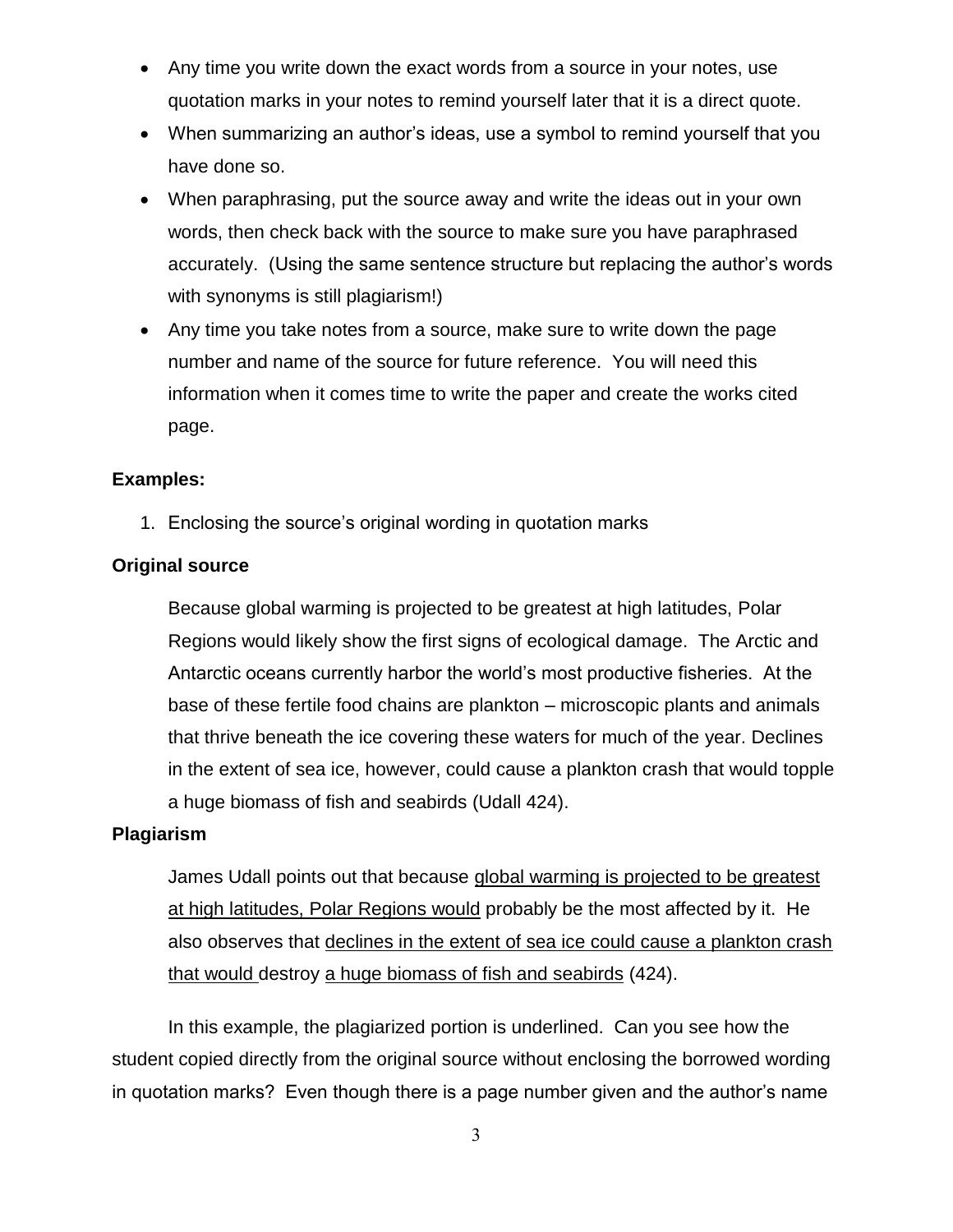is mentioned, we are still left with the impression that the wording belongs to the student.

#### **Correct**

James Udall points out that "Because global warming is projected to be greatest at high latitudes, polar regions would" probably be the most affected by it. He also observes that "declines in the extent of sea ice […] could cause a plankton crash that would "destroy "a huge biomass of fish and seabirds" (424).

In this example, the student encloses all of the author's original words in quotation marks. By doing so, he/she lets us know that it was James Udall, not the student, who wrote them.

2. Paraphrasing without copying the author's structure too closely

#### **Plagiarism**

Since global warming is thought to be most intense at upper latitudes, polar areas would probably be the first to show signs of environmental harm. Decreases in the level of oceanic ice might cause a large plankton decrease that would collapse a huge group of fish and oceanic birds (424).

In this example, all the student does is copy the author's sentence structure and replace most of the words with synonyms.

#### **Correct**

The areas surrounding the North and South poles will probably experience the consequences of global warming before other parts of Earth. If there were to be a rapid deterioration in the ice that covers the sea in these areas, the plankton that supports the sea creatures and birds in the area would die off, and the entire ecosystem could be disrupted (Udall 424).

In this example, the student read the passage and thought about the meaning, then put the source away and paraphrased in his/her own words. The best time to do this is during the note taking phase, so you will already have the ideas written in your own words when you get ready to write the paper.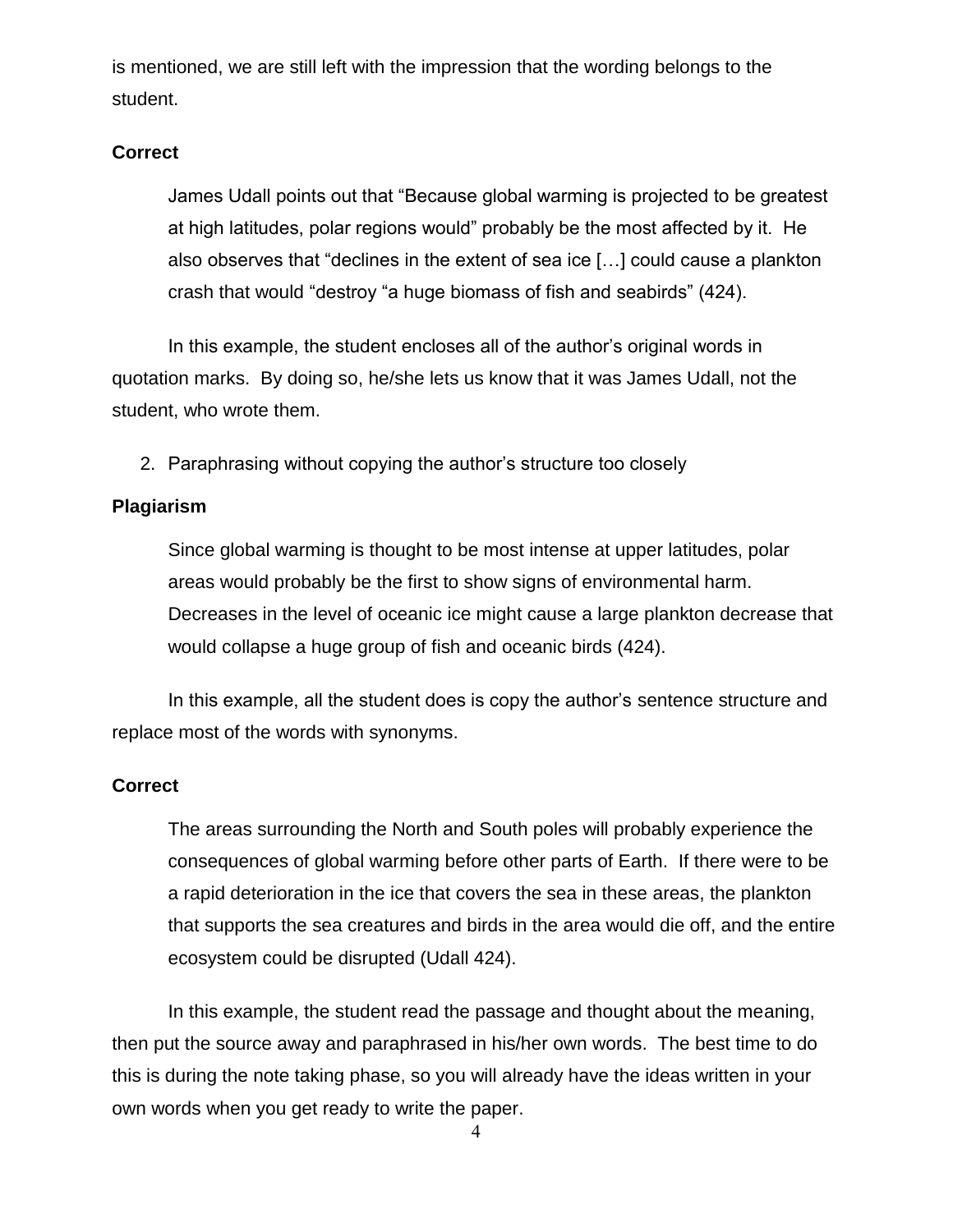One strategy for taking notes that will lessen the likelihood of plagiarism is to refrain from looking at the actual source while taking the notes. Instead, after reading the original source, close the book, think about the information, and then put those ideas into your own words.

As you take notes, be sure to include exact page references, since you will need the pages numbers later if you use the information in your paper.



#### **Exercise:**

**Read the following example, and then decide if any part is plagiarized or inaccurate. If so, rewrite the example, correcting any problems.**

### **Original source**

In addition to wanting to break out of the mold of a secondary worker receiving inferior wages and benefits and having little authority or opportunity for advancement, women have been motivated to make real money and to acquire valued skills and some semblance of security because of their relatively recent realization that women, even women with children, may well be forced to care for themselves or, at the very least, to participate in providing for the family unit (Sidel 493).

- 1. Ruth Sidel claims that young working women worry not only about being treated as if they were inferior to men, but also about the fact that they may be left on their own to support a family without the benefit of the same salary as their male counterparts (493).
- 2. According to Ruth Sidel, women are now "motivated to make real money and to acquire valued skills" and a sense of security because they have recently discovered that they might be left to look out for themselves and provide for their family (493).